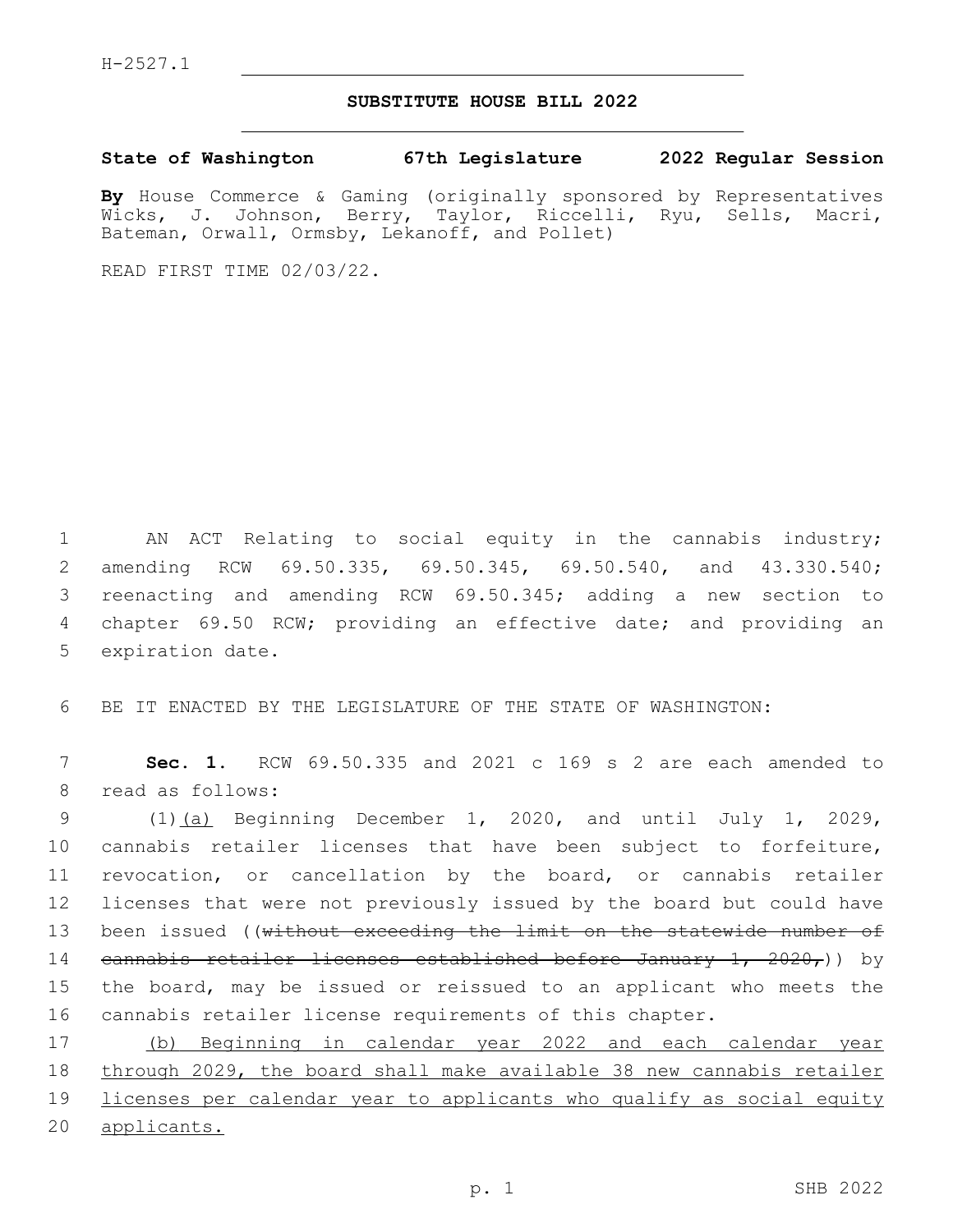(c) Beginning in calendar year 2022 and each calendar year through 2029, the board shall make available 25 new marijuana producer and/or processor licenses per calendar year to applicants 4 who qualify as social equity applicants. Applicants for licenses authorized in this subsection (1)(c) may choose to apply for a producer license, a processor license, or both a producer and processor license. Nothing in this subsection prevents each of the 25 persons licensed pursuant to this section per calendar year from being issued both a producer and processor license if they so choose and qualify.

 (d) All licenses issued under the social equity program in this 12 section may be for premises located within any city, county, or town 13 in the state that permits the cannabis business activity at the 14 proposed location, regardless of:

 (i) Whether a license was originally allocated to or issued in 16 another county, city, or town; and

 (ii) The maximum number of retail outlets established by the board for each county under RCW 69.50.345.

 (2)(a) In order to be considered for a retail license, a producer license, or a processor license under subsection (1) of this section, 21 an applicant must be a social equity applicant and submit ((a social 22 equity plan)) documentation to verify qualification status along with 23 other cannabis ((retailer)) license application requirements to the board. If the application proposes ownership by more than one person, then at least fifty-one percent of the proposed ownership structure must reflect the qualifications of a social equity applicant.

 (b) Persons holding an existing cannabis retailer license or title certificate for a cannabis retailer business in a local jurisdiction subject to a ban or moratorium on cannabis retail 30 businesses may apply for a retail license under this section.

 (3)(a) In determining the issuance of a license among applicants, 32 the board ((may prioritize applicants based on the extent to which 33 the application addresses the components of the social equity plan)) $<sub>L</sub>$ </sub> in consultation with the office of equity and community organizations, shall select a third-party contractor to prioritize applicants and the board shall review applications based on the 37 priority set by the third-party contractor. The third-party contractor shall prioritize applicants based on a scoring rubric developed by the board with input from the social equity in cannabis 40 task force and approved by the office of equity.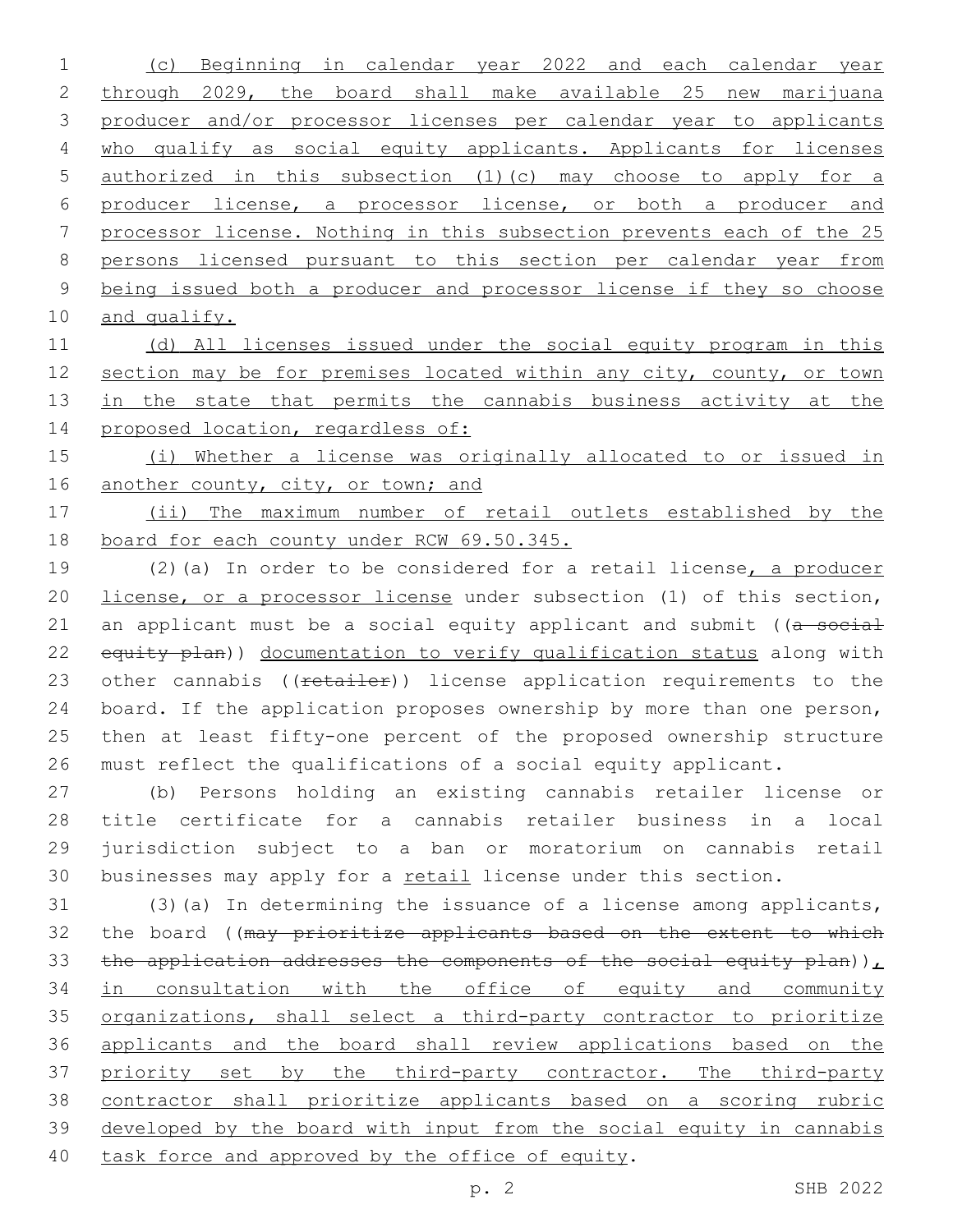1 (b) The board may deny any application submitted under this 2 subsection if the board determines that  $($ :

3 (i) The application does not meet social equity goals or does not 4 meet social equity plan requirements; or

5 (ii) The)) the application does not ((otherwise)) meet the 6 licensing requirements of this section or chapter.

 (4) The board may adopt rules to implement this section. Rules may include strategies for receiving advice on the social equity program from individuals the program is intended to benefit. Rules 10 ((may)) shall also require that licenses awarded under this section be transferred or sold only to individuals or groups of individuals who comply with the requirements for initial licensure as a social 13 equity applicant ((with a social equity plan under this section)) for 14 a period of at least five years from the date of transfer or sale.

15 (5) The annual fee for issuance, reissuance, or renewal for any 16 license under this section must be ((equal to the fee established in 17 RCW 69.50.325)) waived.

18 (6) For the purposes of this section:

19 (a) "Cannabis" has the meaning provided for "marijuana" under 20 this chapter.

 (b) "Disproportionately impacted area" means a census tract or comparable geographic area that satisfies the following criteria, which may be further defined in rule by the board after consultation 24 with the ((commission on African American affairs)) office of equity and other agencies, commissions, and community members as determined 26 by the board:

27 (i) The area has a high poverty rate;

28 (ii) The area has a high rate of participation in income-based 29 federal or state programs;

30 (iii) The area has a high rate of unemployment; and

31 (iv) The area has a high rate of arrest, conviction, or 32 incarceration related to the sale, possession, use, cultivation, 33 manufacture, or transport of cannabis.

34 (c) "Social equity applicant" means:

 (i) An applicant who has at least fifty-one percent ownership and control by one or more individuals who have resided in a 37 disproportionately impacted area for ((a period of time defined in rule by the board after consultation with the commission on African American affairs and other commissions, agencies, and community 40 members as determined by the board;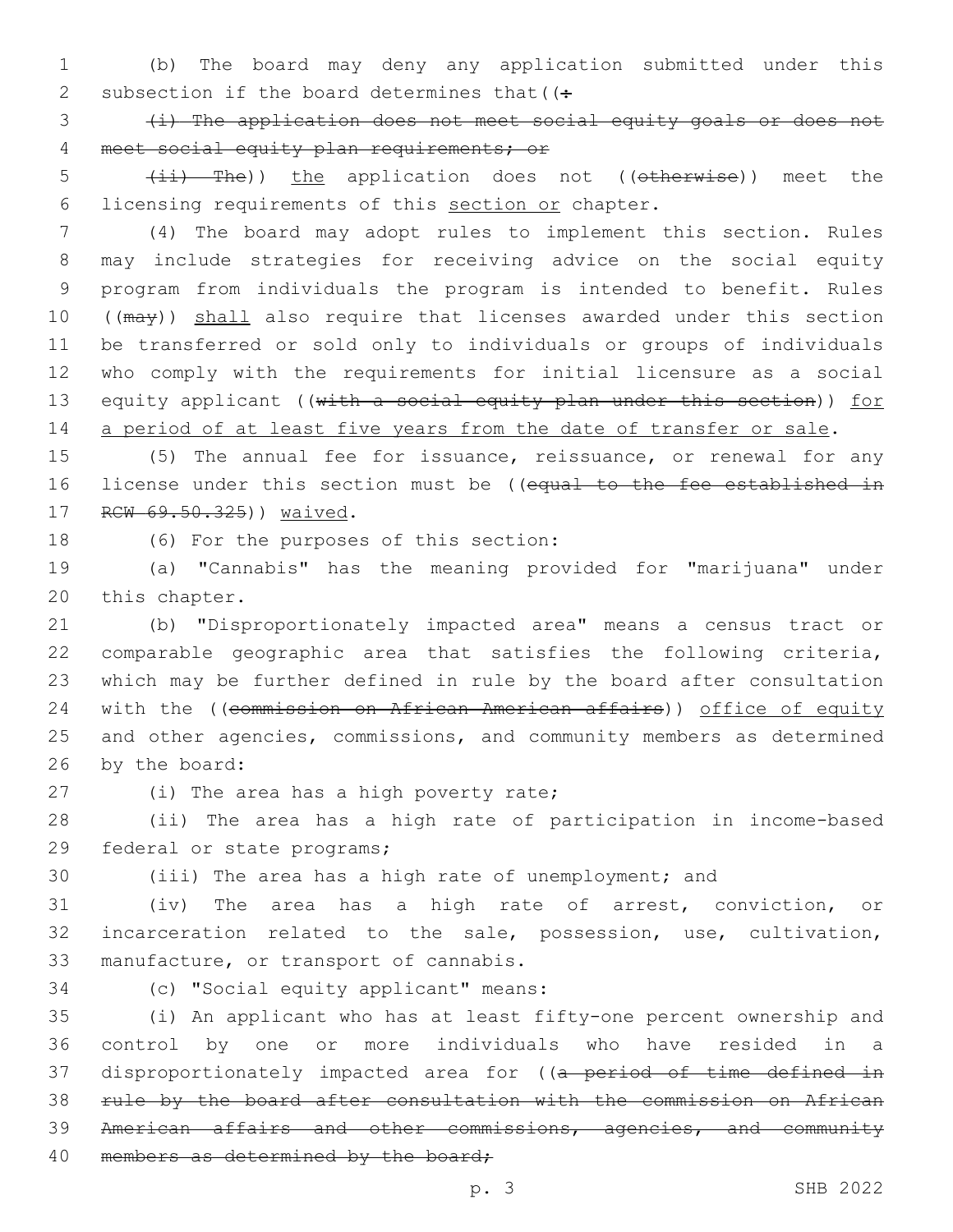1 (ii))) at least six months out of the last 60 years;

 (ii) An applicant who has at least 51 percent ownership and control by at least one individual who was disproportionately harmed 4 by the war on drugs as evidenced by rates of arrest for marijuana possession offenses;

 (iii) An applicant who has at least fifty-one percent ownership and control by at least one individual who has been convicted of a cannabis offense, a drug offense, or is a family member of such an 9 individual; or

10 (( $(i$ ii))) (iv) An applicant who meets criteria defined in rule by 11 the board after consultation with the ((commission on African 12 American affairs and other commissions)) office of equity, agencies, 13 and community members as determined by the board.

14 (d) "Social equity goals" means:

15 (i) Increasing the number of cannabis ((retailer)) licenses held 16 by social equity applicants from disproportionately impacted areas; 17 and

18 (ii) Reducing accumulated harm suffered by individuals, families, 19 and local areas subject to severe impacts from the historical 20 application and enforcement of cannabis prohibition laws.

21 (((e) "Social equity plan" means a plan that addresses at least 22 some of the elements outlined in this subsection (6)(e), along with 23 any additional plan components or requirements approved by the board 24 following consultation with the task force created in RCW 69.50.336. 25 The plan may include:

26  $(i)$  A statement that the social equity applicant qualifies as a 27 social equity applicant and intends to own at least fifty-one percent 28 of the proposed cannabis retail business or applicants representing 29 at least fifty-one percent of the ownership of the proposed business 30 qualify as social equity applicants;

31 (ii) A description of how issuing a cannabis retail license to 32 the social equity applicant will meet social equity goals;

33 (iii) The social equity applicant's personal or family history 34 with the criminal justice system including any offenses involving  $35$  cannabis:

36 (iv) The composition of the workforce the social equity applicant 37 intends to hire:

38 (v) Neighborhood characteristics of the location where the social 39 equity applicant intends to operate, focusing especially on 40 disproportionately impacted areas; and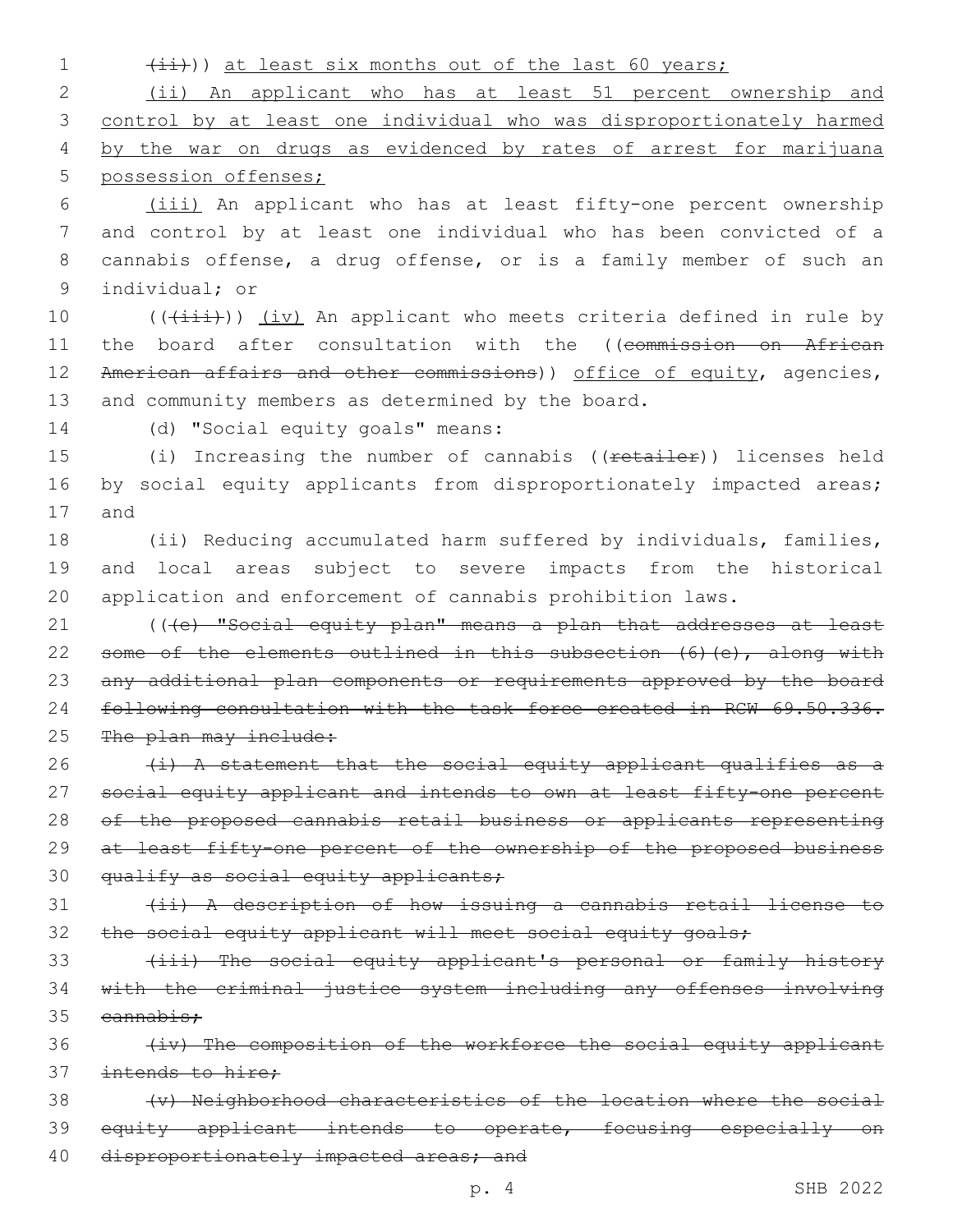(vi) Business plans involving partnerships or assistance to organizations or residents with connection to populations with a

history of high rates of enforcement of cannabis prohibition.))

 NEW SECTION. **Sec. 2.** A new section is added to chapter 69.50 5 RCW to read as follows:

 (1) Except as provided in RCW 69.50.335, beginning on the effective date of this section through December 31, 2029, the board may not issue any new cannabis producer, processor, or retailer 9 licenses.

 (2) Beginning on the effective date of this section through December 31, 2029, new cannabis licenses under this chapter may be issued only to social equity applicants as described in RCW 13 69.50.335.

 (3) Beginning January 1, 2030, at least 50 percent of the total number of new cannabis licenses issued under this chapter must be issued to applicants who qualify as social equity applicants as 17 described in RCW 69.50.335.

 **Sec. 3.** RCW 69.50.345 and 2019 c 393 s 2 are each amended to 19 read as follows:

 The state liquor and cannabis board, subject to the provisions of this chapter, must adopt rules that establish the procedures and 22 criteria necessary to implement the following:

 (1) Licensing of marijuana producers, marijuana processors, and marijuana retailers, including prescribing forms and establishing 25 application, reinstatement, and renewal fees.

 (a) Application forms for marijuana producers must request the applicant to state whether the applicant intends to produce marijuana for sale by marijuana retailers holding medical marijuana endorsements and the amount of or percentage of canopy the applicant intends to commit to growing plants determined by the department under RCW 69.50.375 to be of a THC concentration, CBD concentration, or THC to CBD ratio appropriate for marijuana concentrates, useable marijuana, or marijuana-infused products sold to qualifying patients.

 (b) The state liquor and cannabis board must reconsider and increase limits on the amount of square feet permitted to be in production on July 24, 2015, and increase the percentage of production space for those marijuana producers who intend to grow plants for marijuana retailers holding medical marijuana endorsements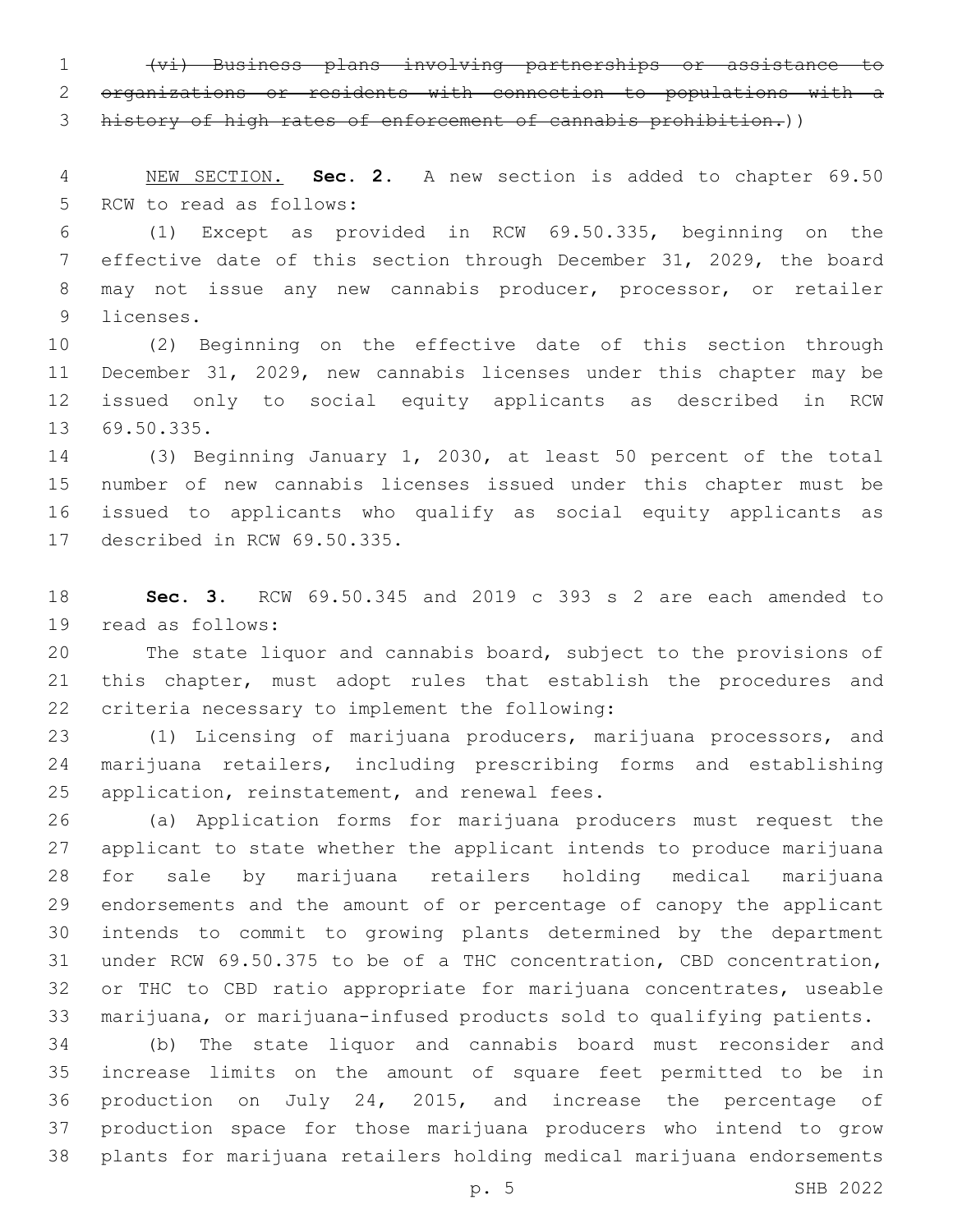if the marijuana producer designates the increased production space to plants determined by the department under RCW 69.50.375 to be of a THC concentration, CBD concentration, or THC to CBD ratio appropriate for marijuana concentrates, useable marijuana, or marijuana-infused products to be sold to qualifying patients. If current marijuana producers do not use all the increased production space, the state liquor and cannabis board may reopen the license period for new marijuana producer license applicants but only to those marijuana producers who agree to grow plants for marijuana retailers holding medical marijuana endorsements. Priority in licensing must be given to marijuana producer license applicants who have an application pending on July 24, 2015, but who are not yet licensed and then to new marijuana producer license applicants. After January 1, 2017, any reconsideration of the limits on the amount of square feet permitted to be in production to meet the medical needs of qualifying patients must consider information contained in the medical marijuana authorization database established in RCW 69.51A.230;

 (2) ((Determining)) Except as provided in RCW 69.50.335, 19 determining, in consultation with the office of financial management, the maximum number of retail outlets that may be licensed in each 21 county, taking into consideration:

22 (a) Population distribution;

23 (b) Security and safety issues;

 (c) The provision of adequate access to licensed sources of marijuana concentrates, useable marijuana, and marijuana-infused products to discourage purchases from the illegal market; and

 (d) The number of retail outlets holding medical marijuana endorsements necessary to meet the medical needs of qualifying patients. The state liquor and cannabis board must reconsider and increase the maximum number of retail outlets it established before July 24, 2015, and allow for a new license application period and a greater number of retail outlets to be permitted in order to accommodate the medical needs of qualifying patients and designated providers. After January 1, 2017, any reconsideration of the maximum number of retail outlets needed to meet the medical needs of qualifying patients must consider information contained in the medical marijuana authorization database established in RCW 38 69.51A.230;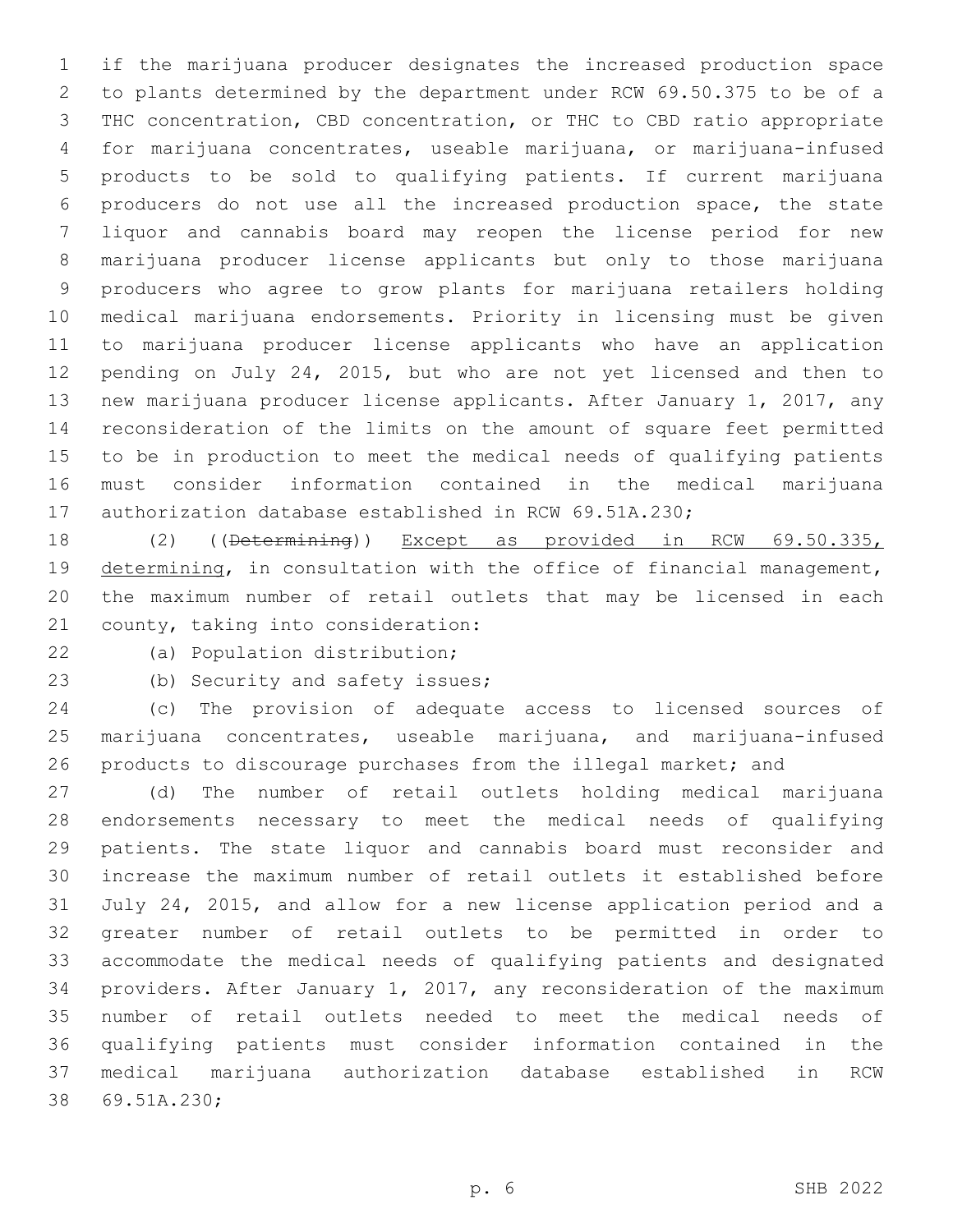(3) Determining the maximum quantity of marijuana a marijuana producer may have on the premises of a licensed location at any time 3 without violating Washington state law;

 (4) Determining the maximum quantities of marijuana, marijuana concentrates, useable marijuana, and marijuana-infused products a marijuana processor may have on the premises of a licensed location at any time without violating Washington state law;

 (5) Determining the maximum quantities of marijuana concentrates, useable marijuana, and marijuana-infused products a marijuana retailer may have on the premises of a retail outlet at any time 11 without violating Washington state law;

 (6) In making the determinations required by this section, the state liquor and cannabis board shall take into consideration:

14 (a) Security and safety issues;

 (b) The provision of adequate access to licensed sources of marijuana, marijuana concentrates, useable marijuana, and marijuana-infused products to discourage purchases from the illegal market; and

 (c) Economies of scale, and their impact on licensees' ability to both comply with regulatory requirements and undercut illegal market 20 prices;

 (7) Determining the nature, form, and capacity of all containers to be used by licensees to contain marijuana, marijuana concentrates, useable marijuana, and marijuana-infused products, and their labeling 24 requirements;

 (8) In consultation with the department of agriculture and the department, establishing classes of marijuana, marijuana concentrates, useable marijuana, and marijuana-infused products according to grade, condition, cannabinoid profile, THC concentration, CBD concentration, or other qualitative measurements deemed appropriate by the state liquor and cannabis board;

 (9) Establishing reasonable time, place, and manner restrictions and requirements regarding advertising of marijuana, marijuana concentrates, useable marijuana, and marijuana-infused products that are not inconsistent with the provisions of this chapter, taking into consideration:35

 (a) Federal laws relating to marijuana that are applicable within 37 Washington state;

 (b) Minimizing exposure of people under twenty-one years of age 39 to the advertising;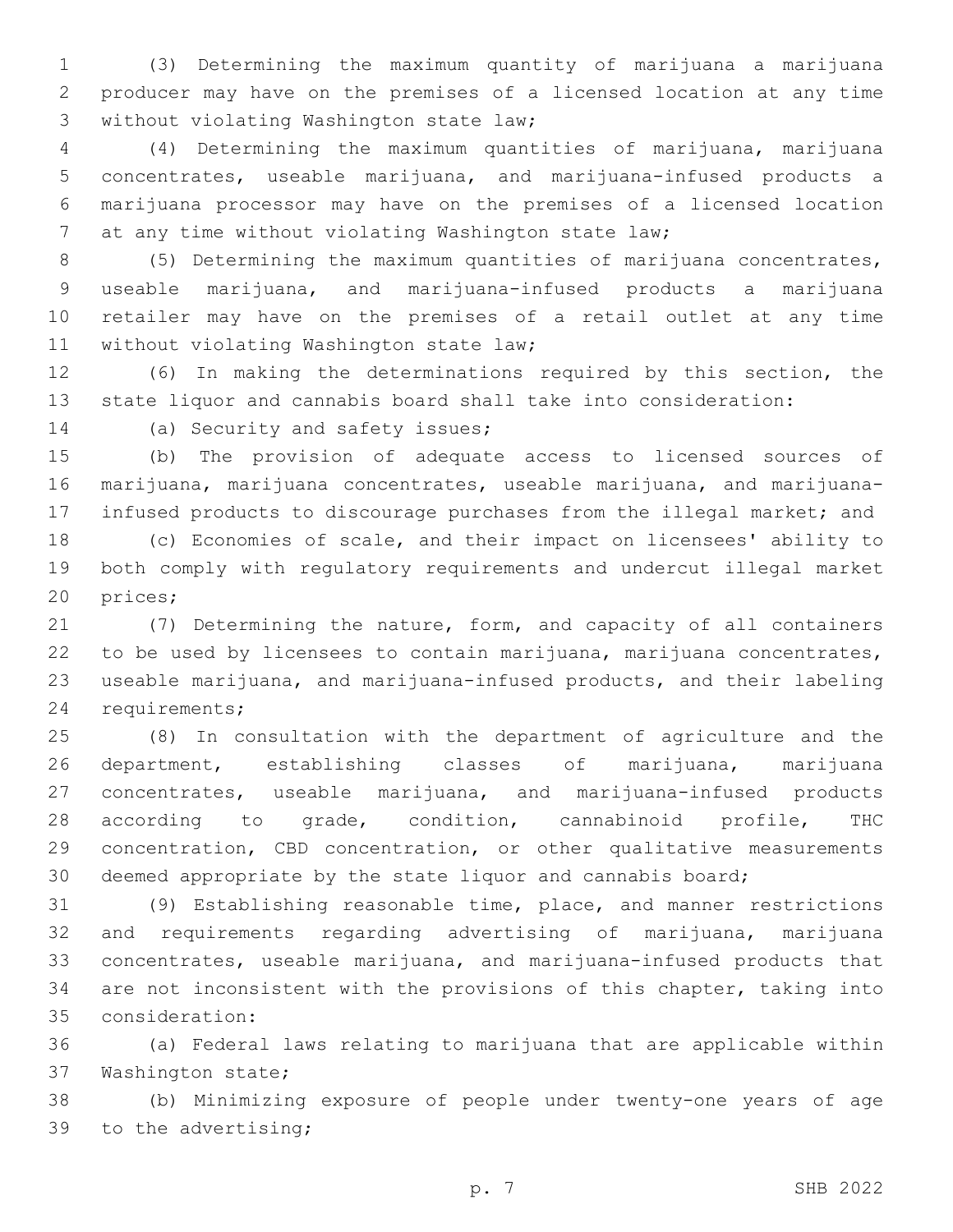(c) The inclusion of medically and scientifically accurate information about the health and safety risks posed by marijuana use 3 in the advertising; and

 (d) Ensuring that retail outlets with medical marijuana endorsements may advertise themselves as medical retail outlets;

 (10) Specifying and regulating the time and periods when, and the manner, methods, and means by which, licensees shall transport and deliver marijuana, marijuana concentrates, useable marijuana, and 9 marijuana-infused products within the state;

 (11) In consultation with the department and the department of agriculture, establishing accreditation requirements for testing laboratories used by licensees to demonstrate compliance with standards adopted by the state liquor and cannabis board, and prescribing methods of producing, processing, and packaging marijuana, marijuana concentrates, useable marijuana, and marijuana- infused products; conditions of sanitation; and standards of ingredients, quality, and identity of marijuana, marijuana concentrates, useable marijuana, and marijuana-infused products produced, processed, packaged, or sold by licensees;

 (12) Specifying procedures for identifying, seizing, confiscating, destroying, and donating to law enforcement for training purposes all marijuana, marijuana concentrates, useable marijuana, and marijuana-infused products produced, processed, packaged, labeled, or offered for sale in this state that do not conform in all respects to the standards prescribed by this chapter or the rules of the state liquor and cannabis board.

 **Sec. 4.** RCW 69.50.345 and 2019 c 393 s 2 and 2019 c 277 s 6 are 28 each reenacted and amended to read as follows:

 The state liquor and cannabis board, subject to the provisions of this chapter, must adopt rules that establish the procedures and 31 criteria necessary to implement the following:

 (1) Licensing of marijuana producers, marijuana processors, and marijuana retailers, including prescribing forms and establishing 34 application, reinstatement, and renewal fees.

 (a) Application forms for marijuana producers must request the applicant to state whether the applicant intends to produce marijuana for sale by marijuana retailers holding medical marijuana endorsements and the amount of or percentage of canopy the applicant intends to commit to growing plants determined by the department

p. 8 SHB 2022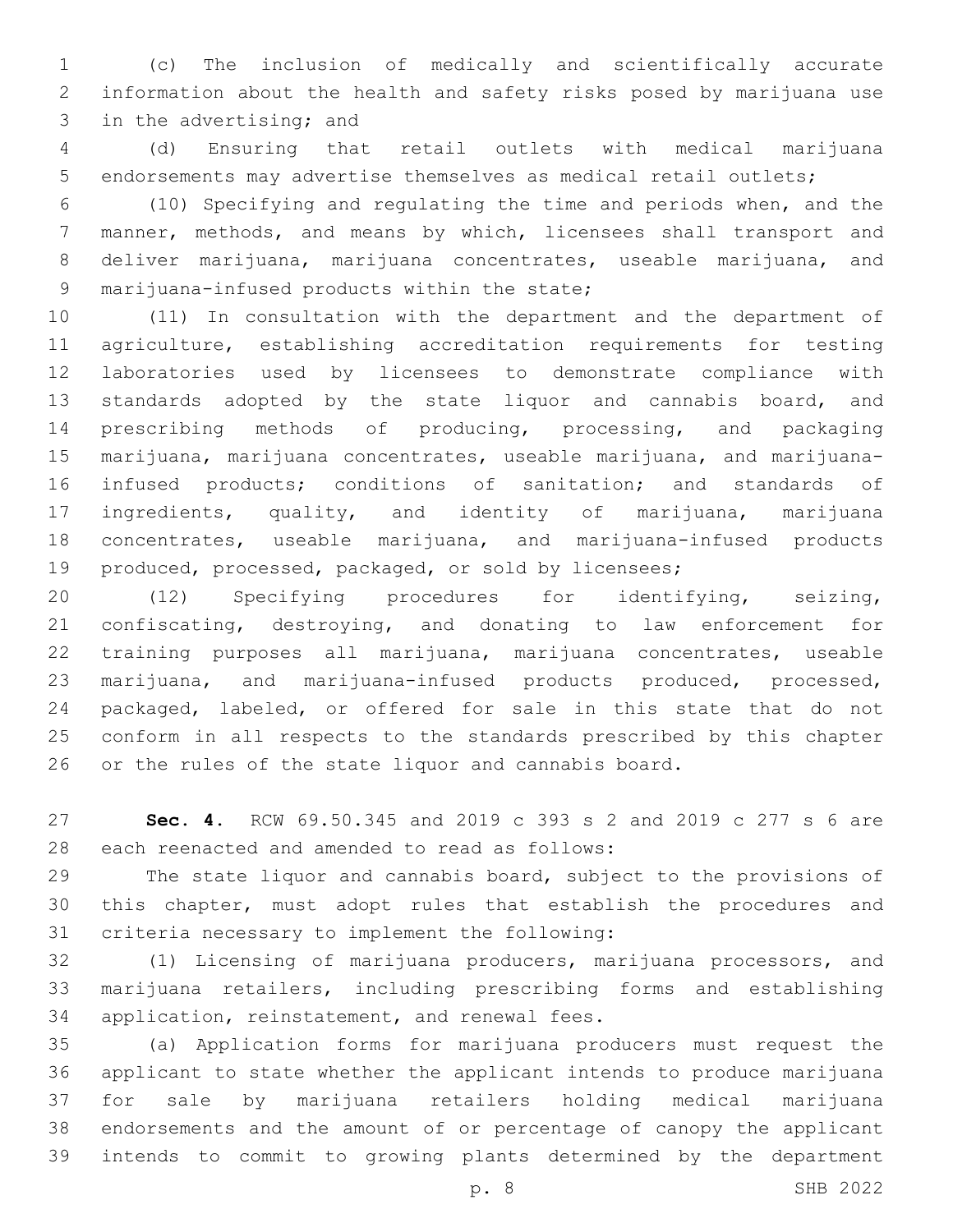under RCW 69.50.375 to be of a THC concentration, CBD concentration, or THC to CBD ratio appropriate for marijuana concentrates, useable marijuana, or marijuana-infused products sold to qualifying patients.

 (b) The state liquor and cannabis board must reconsider and increase limits on the amount of square feet permitted to be in production on July 24, 2015, and increase the percentage of production space for those marijuana producers who intend to grow plants for marijuana retailers holding medical marijuana endorsements if the marijuana producer designates the increased production space to plants determined by the department under RCW 69.50.375 to be of a THC concentration, CBD concentration, or THC to CBD ratio appropriate for marijuana concentrates, useable marijuana, or marijuana-infused products to be sold to qualifying patients. If current marijuana producers do not use all the increased production space, the state liquor and cannabis board may reopen the license period for new marijuana producer license applicants but only to those marijuana producers who agree to grow plants for marijuana retailers holding medical marijuana endorsements. Priority in licensing must be given to marijuana producer license applicants who have an application pending on July 24, 2015, but who are not yet licensed and then to new marijuana producer license applicants. After January 1, 2017, any reconsideration of the limits on the amount of square feet permitted to be in production to meet the medical needs of qualifying patients must consider information contained in the medical marijuana authorization database established in RCW 69.51A.230;

 (2) ((Determining)) Except as provided in RCW 69.50.335, 27 determining, in consultation with the office of financial management, the maximum number of retail outlets that may be licensed in each 29 county, taking into consideration:

30 (a) Population distribution;

31 (b) Security and safety issues;

 (c) The provision of adequate access to licensed sources of marijuana concentrates, useable marijuana, and marijuana-infused products to discourage purchases from the illegal market; and

 (d) The number of retail outlets holding medical marijuana endorsements necessary to meet the medical needs of qualifying patients. The state liquor and cannabis board must reconsider and increase the maximum number of retail outlets it established before July 24, 2015, and allow for a new license application period and a greater number of retail outlets to be permitted in order to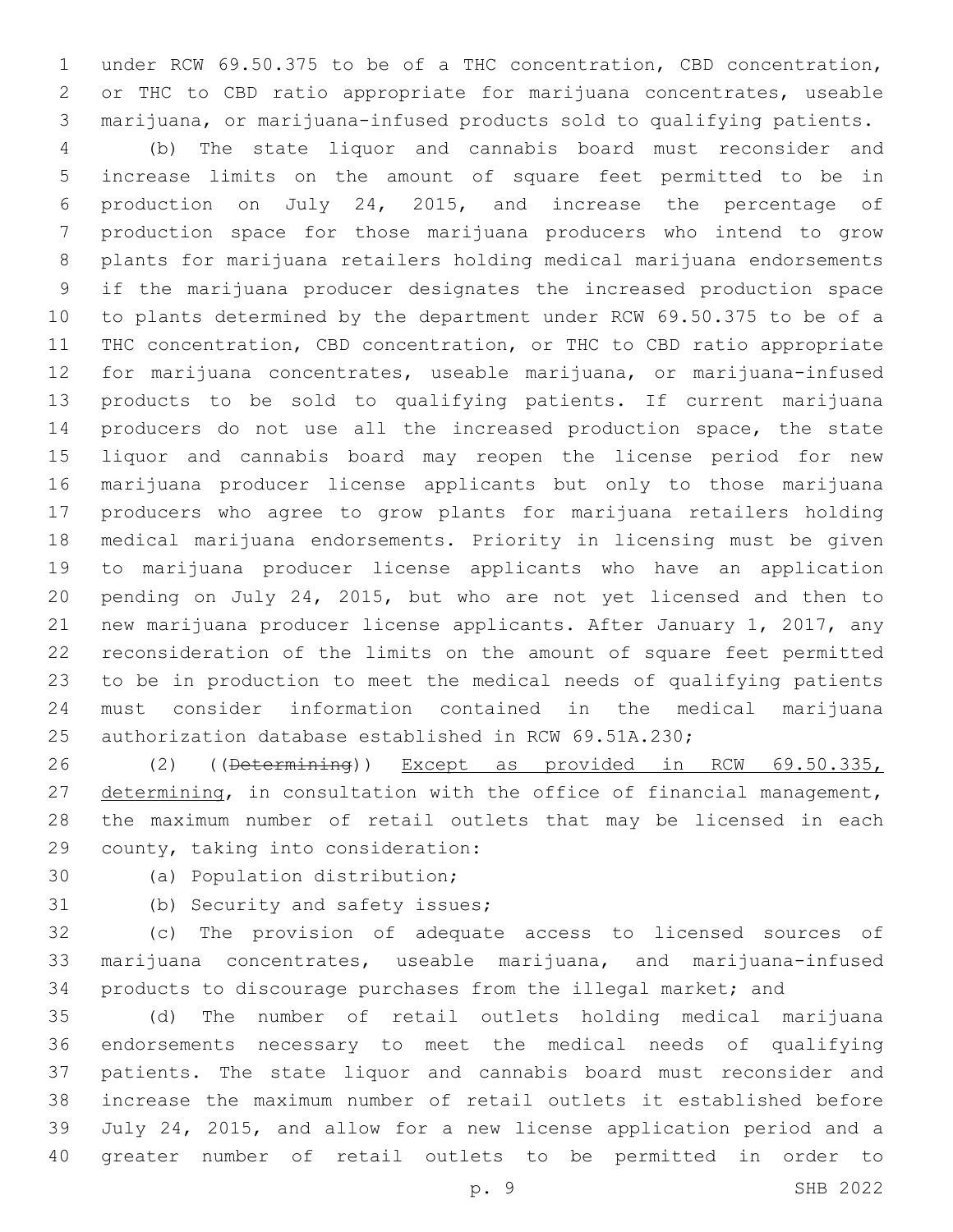accommodate the medical needs of qualifying patients and designated providers. After January 1, 2017, any reconsideration of the maximum number of retail outlets needed to meet the medical needs of qualifying patients must consider information contained in the medical marijuana authorization database established in RCW 69.51A.230;6

 (3) Determining the maximum quantity of marijuana a marijuana producer may have on the premises of a licensed location at any time 9 without violating Washington state law;

 (4) Determining the maximum quantities of marijuana, marijuana concentrates, useable marijuana, and marijuana-infused products a marijuana processor may have on the premises of a licensed location 13 at any time without violating Washington state law;

 (5) Determining the maximum quantities of marijuana concentrates, useable marijuana, and marijuana-infused products a marijuana retailer may have on the premises of a retail outlet at any time 17 without violating Washington state law;

 (6) In making the determinations required by this section, the state liquor and cannabis board shall take into consideration:

20 (a) Security and safety issues;

 (b) The provision of adequate access to licensed sources of marijuana, marijuana concentrates, useable marijuana, and marijuana-infused products to discourage purchases from the illegal market; and

 (c) Economies of scale, and their impact on licensees' ability to both comply with regulatory requirements and undercut illegal market 26 prices;

 (7) Determining the nature, form, and capacity of all containers to be used by licensees to contain marijuana, marijuana concentrates, useable marijuana, and marijuana-infused products, and their labeling 30 requirements;

 (8) In consultation with the department of agriculture and the department, establishing classes of marijuana, marijuana concentrates, useable marijuana, and marijuana-infused products according to grade, condition, cannabinoid profile, THC concentration, CBD concentration, or other qualitative measurements deemed appropriate by the state liquor and cannabis board;

 (9) Establishing reasonable time, place, and manner restrictions and requirements regarding advertising of marijuana, marijuana concentrates, useable marijuana, and marijuana-infused products that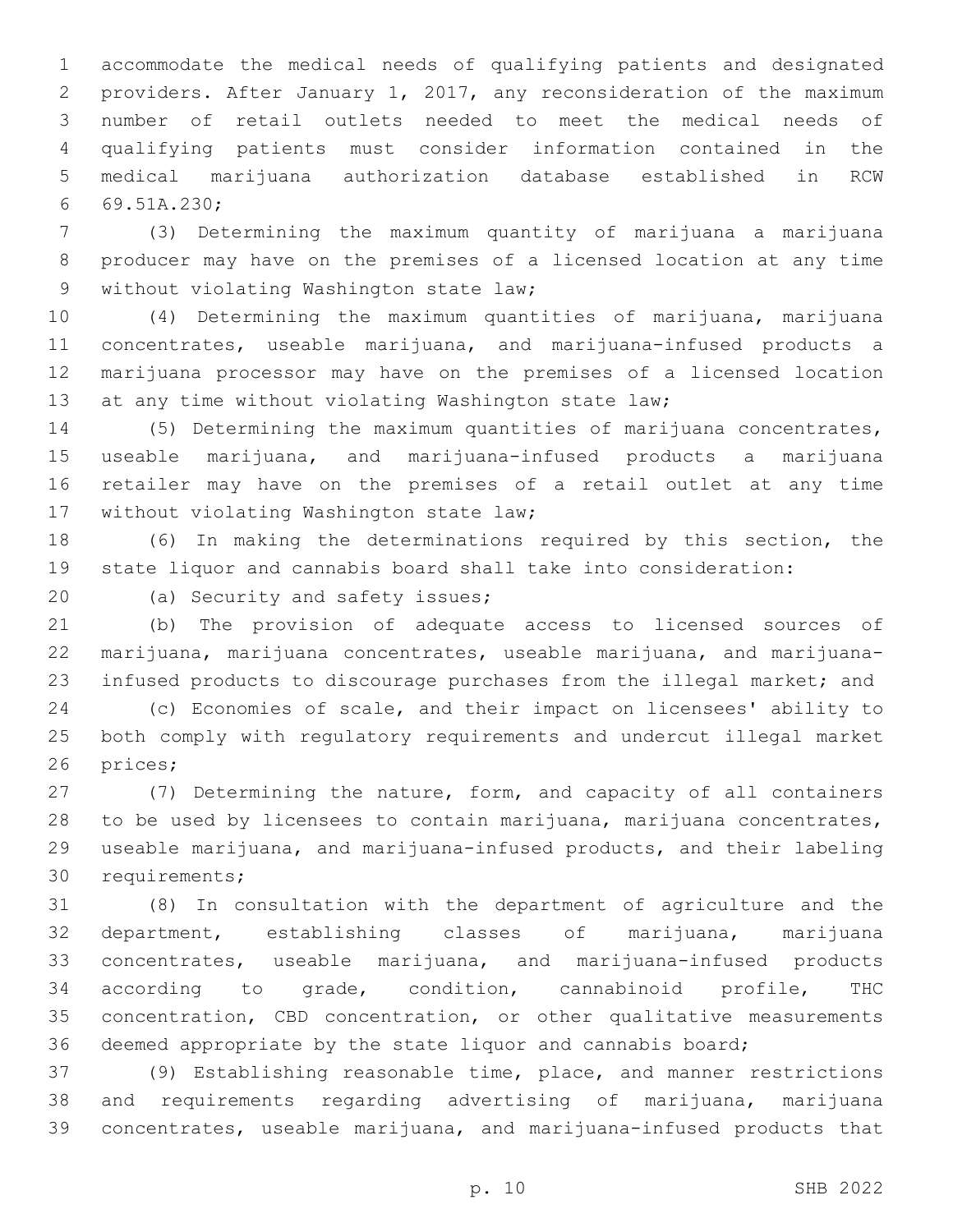are not inconsistent with the provisions of this chapter, taking into 2 consideration:

 (a) Federal laws relating to marijuana that are applicable within 4 Washington state;

 (b) Minimizing exposure of people under twenty-one years of age 6 to the advertising;

 (c) The inclusion of medically and scientifically accurate information about the health and safety risks posed by marijuana use 9 in the advertising; and

 (d) Ensuring that retail outlets with medical marijuana endorsements may advertise themselves as medical retail outlets;

 (10) Specifying and regulating the time and periods when, and the manner, methods, and means by which, licensees shall transport and deliver marijuana, marijuana concentrates, useable marijuana, and 15 marijuana-infused products within the state;

 (11) In consultation with the department and the department of agriculture, prescribing methods of producing, processing, and packaging marijuana, marijuana concentrates, useable marijuana, and marijuana-infused products; conditions of sanitation; and standards of ingredients, quality, and identity of marijuana, marijuana concentrates, useable marijuana, and marijuana-infused products produced, processed, packaged, or sold by licensees;

 (12) Specifying procedures for identifying, seizing, confiscating, destroying, and donating to law enforcement for training purposes all marijuana, marijuana concentrates, useable marijuana, and marijuana-infused products produced, processed, packaged, labeled, or offered for sale in this state that do not conform in all respects to the standards prescribed by this chapter or the rules of the state liquor and cannabis board.

 **Sec. 5.** RCW 69.50.540 and 2021 c 334 s 986 are each amended to 31 read as follows:

 The legislature must annually appropriate moneys in the dedicated marijuana account created in RCW 69.50.530 as follows:

 (1) For the purposes listed in this subsection (1), the legislature must appropriate to the respective agencies amounts sufficient to make the following expenditures on a quarterly basis or 37 as provided in this subsection:

 (a) One hundred twenty-five thousand dollars to the health care authority to design and administer the Washington state healthy youth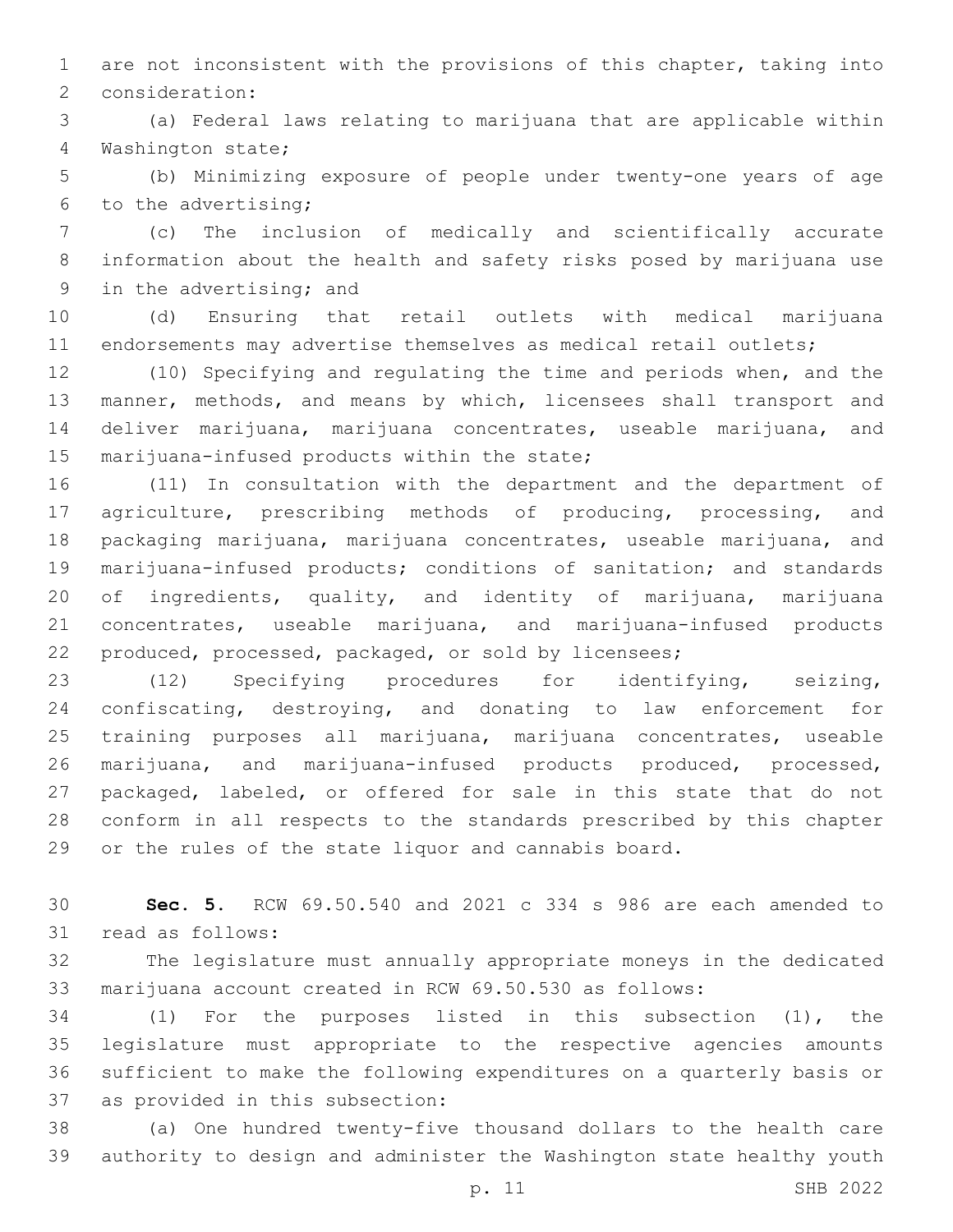survey, analyze the collected data, and produce reports, in collaboration with the office of the superintendent of public instruction, department of health, department of commerce, family policy council, and board. The survey must be conducted at least every two years and include questions regarding, but not necessarily limited to, academic achievement, age at time of substance use initiation, antisocial behavior of friends, attitudes toward antisocial behavior, attitudes toward substance use, laws and community norms regarding antisocial behavior, family conflict, family management, parental attitudes toward substance use, peer rewarding of antisocial behavior, perceived risk of substance use, and rebelliousness. Funds disbursed under this subsection may be used to expand administration of the healthy youth survey to student populations attending institutions of higher education in Washington;

 (b) Fifty thousand dollars to the health care authority for the purpose of contracting with the Washington state institute for public policy to conduct the cost-benefit evaluation and produce the reports described in RCW 69.50.550. This appropriation ends after production 19 of the final report required by RCW 69.50.550;

 (c) Five thousand dollars to the University of Washington alcohol 21 and drug abuse institute for the creation, maintenance, and timely updating of web-based public education materials providing medically and scientifically accurate information about the health and safety 24 risks posed by marijuana use;

 (d)(i) An amount not less than one million two hundred fifty thousand dollars to the board for administration of this chapter as 27 appropriated in the omnibus appropriations act;

 (ii) One million three hundred twenty-three thousand dollars for fiscal year 2020 to the health professions account established under RCW 43.70.320 for the development and administration of the marijuana authorization database by the department of health;

 (iii) Two million four hundred fifty-three thousand dollars for fiscal year 2020 and two million four hundred twenty-three thousand dollars for fiscal years 2021, 2022, and 2023 to the Washington state patrol for a drug enforcement task force. It is the intent of the legislature that this policy will be continued in the 2021-2023 37 fiscal biennium; and

 (iv) Ninety-eight thousand dollars for fiscal year 2019 to the department of ecology for research on accreditation of marijuana 40 product testing laboratories;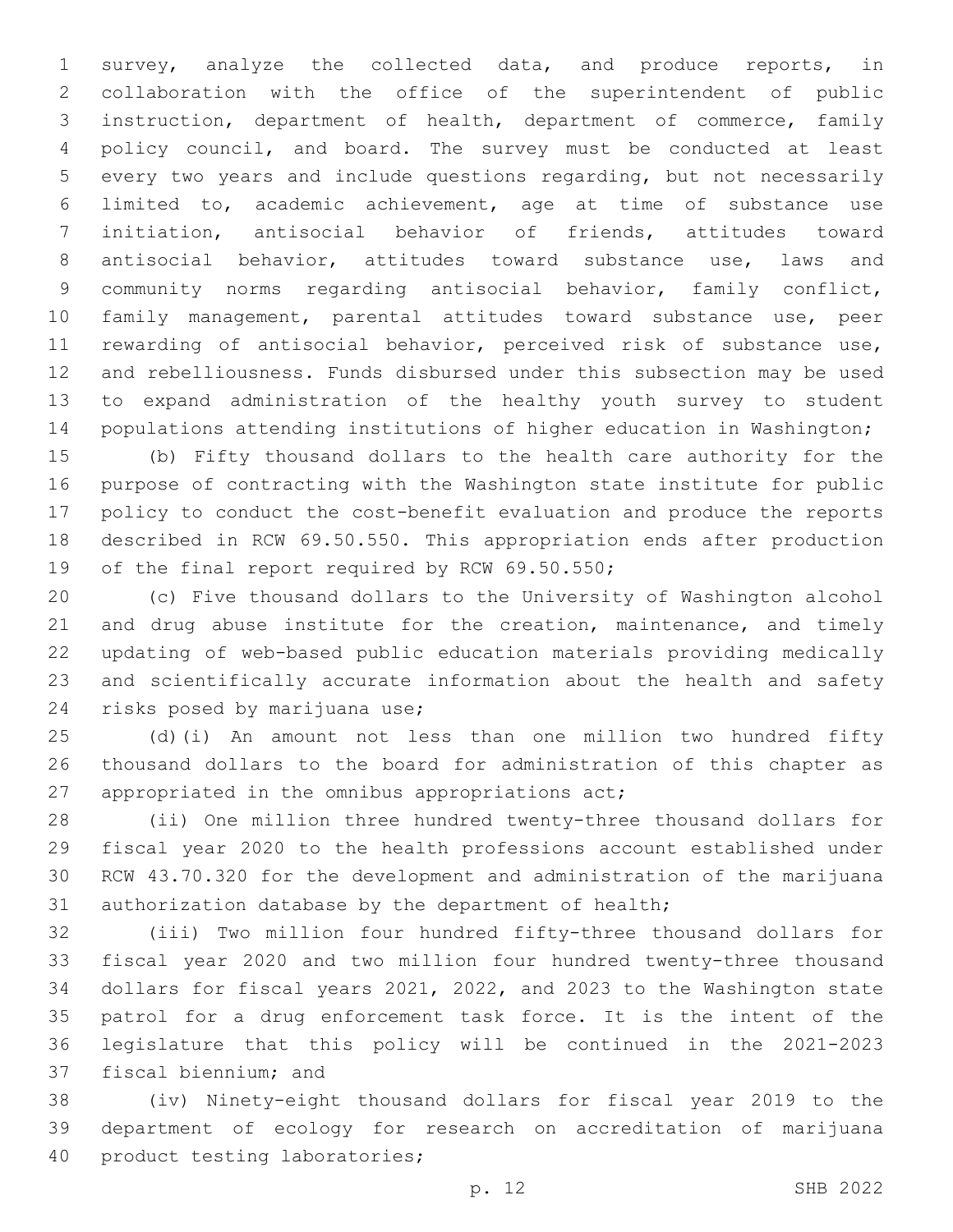(e) Four hundred sixty-five thousand dollars for fiscal year 2020, four hundred sixty-four thousand dollars for fiscal year 2021, two hundred seventy thousand dollars in fiscal year 2022, and two hundred seventy-six thousand dollars in fiscal year 2023 to the department of ecology for implementation of accreditation of marijuana product testing laboratories;6

 (f) One hundred eighty-nine thousand dollars for fiscal year 2020 to the department of health for rule making regarding compassionate 9 care renewals;

 (g) Eight hundred eight thousand dollars for each of fiscal years 2020 through 2023 to the department of health for the administration 12 of the marijuana authorization database;

 (h) Six hundred thirty-five thousand dollars for fiscal year 2020, six hundred thirty-five thousand dollars for fiscal year 2021, six hundred twenty-one thousand dollars for fiscal year 2022, and six hundred twenty-seven thousand dollars for fiscal year 2023 to the department of agriculture for compliance-based laboratory analysis of 18 pesticides in marijuana;

 (i) ((One million six hundred fifty thousand dollars for fiscal year 2022 and one million six hundred fifty thousand dollars for fiscal year 2023)) Twenty-two million five hundred thousand dollars 22 annually to the department of commerce to fund ((the marijuana social equity technical assistance competitive grant program)) cannabis 24 social equity grants and low-interest loans under RCW 43.330.540; and

25 (j) One ((hundred sixty-three thousand dollars for fiscal year 2022 and one hundred fifty-nine thousand dollars for fiscal year 2023 27 to the department of commerce to establish a roster of mentors as part of the cannabis social equity technical assistance grant program under Engrossed Substitute House Bill No. 1443 (cannabis industry/ 30 equity) [chapter 169, Laws of 2021])) million one hundred thousand dollars annually to the department of commerce to make available technical assistance to cannabis license applicants and licensees within the cannabis social equity program, including establishing a 34 roster of mentors to provide technical assistance; and

 (2) From the amounts in the dedicated marijuana account after appropriation of the amounts identified in subsection (1) of this section, the legislature must appropriate for the purposes listed in 38 this subsection (2) as follows:

 (a)(i) Up to fifteen percent to the health care authority for the development, implementation, maintenance, and evaluation of programs

p. 13 SHB 2022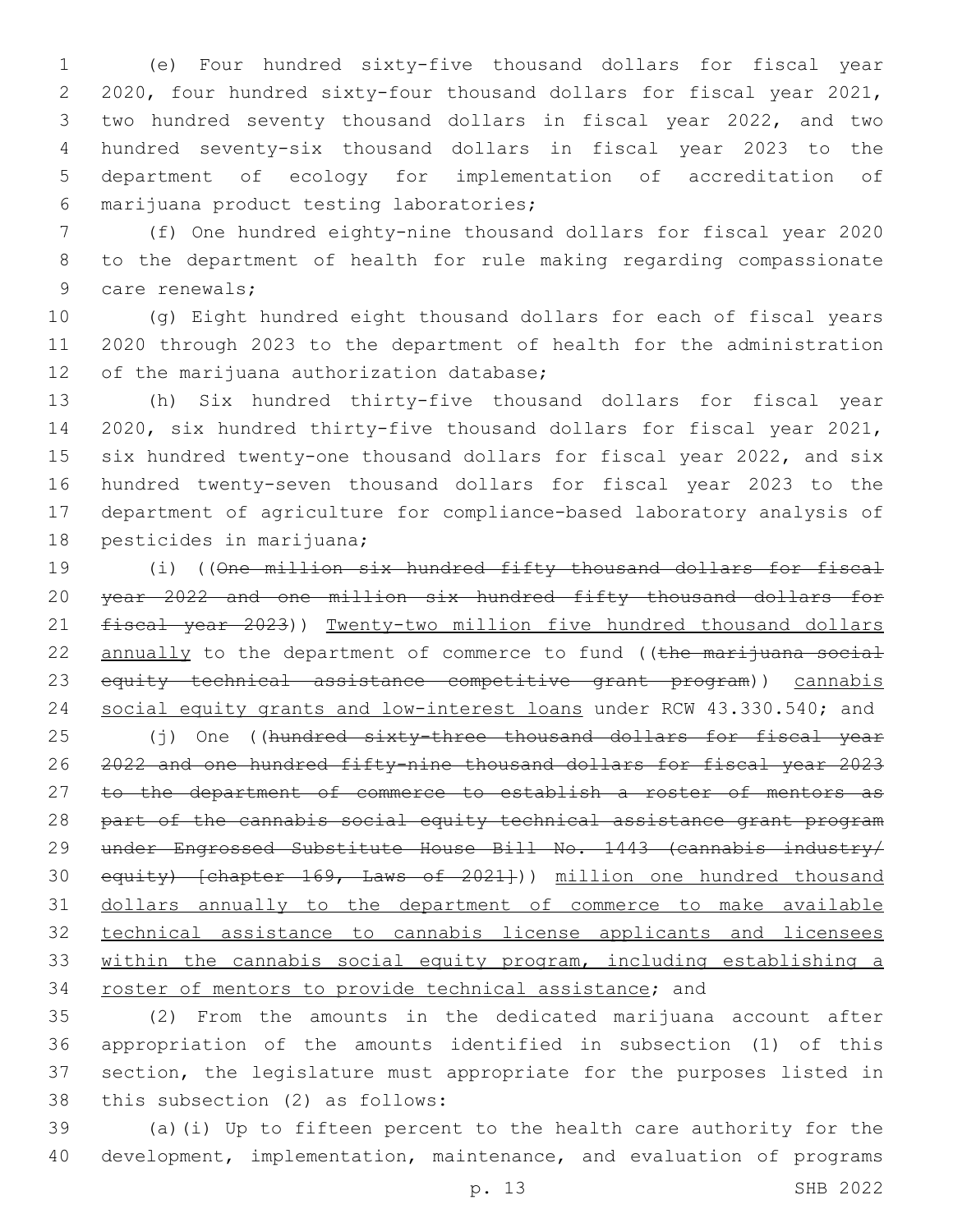and practices aimed at the prevention or reduction of maladaptive substance use, substance use disorder, substance abuse or substance dependence, as these terms are defined in the Diagnostic and Statistical Manual of Mental Disorders, among middle school and high school-age students, whether as an explicit goal of a given program or practice or as a consistently corresponding effect of its implementation, mental health services for children and youth, and 8 services for pregnant and parenting women; PROVIDED, That:

 (A) Of the funds appropriated under (a)(i) of this subsection for new programs and new services, at least eighty-five percent must be directed to evidence-based or research-based programs and practices 12 that produce objectively measurable results and, by September 1, 13 2020, are cost-beneficial; and

 (B) Up to fifteen percent of the funds appropriated under (a)(i) of this subsection for new programs and new services may be directed to proven and tested practices, emerging best practices, or promising 17 practices.

 (ii) In deciding which programs and practices to fund, the director of the health care authority must consult, at least annually, with the University of Washington's social development research group and the University of Washington's alcohol and drug 22 abuse institute.

 (iii) For each fiscal year, the legislature must appropriate a minimum of twenty-five million five hundred thirty-six thousand 25 dollars under this subsection  $(2)$   $(a)$ ;

 (b)(i) Up to ten percent to the department of health for the following, subject to (b)(ii) of this subsection (2):

 (A) Creation, implementation, operation, and management of a marijuana education and public health program that contains the following:30

 (I) A marijuana use public health hotline that provides referrals to substance abuse treatment providers, utilizes evidence-based or research-based public health approaches to minimizing the harms associated with marijuana use, and does not solely advocate an 35 abstinence-only approach;

 (II) A grants program for local health departments or other local community agencies that supports development and implementation of coordinated intervention strategies for the prevention and reduction 39 of marijuana use by youth; and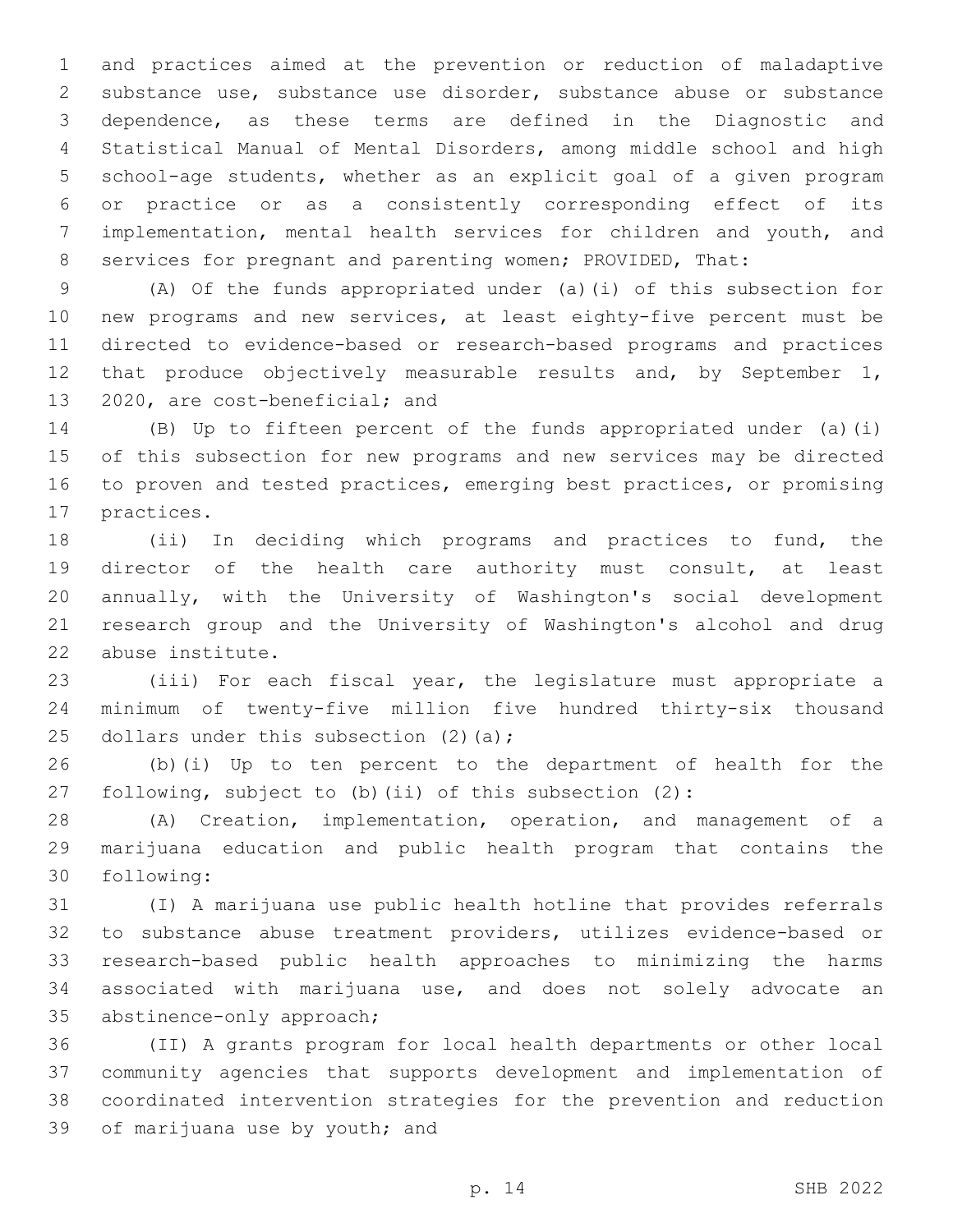(III) Media-based education campaigns across television, internet, radio, print, and out-of-home advertising, separately targeting youth and adults, that provide medically and scientifically accurate information about the health and safety risks posed by 5 marijuana use; and

6 (B) The Washington poison control center.

 (ii) For each fiscal year, the legislature must appropriate a minimum of nine million seven hundred fifty thousand dollars under 9 this subsection (2)(b);

 (c)(i) Up to six-tenths of one percent to the University of Washington and four-tenths of one percent to Washington State University for research on the short and long-term effects of marijuana use, to include but not be limited to formal and informal methods for estimating and measuring intoxication and impairment, and 15 for the dissemination of such research.

 (ii) For each fiscal year, except for the 2019-2021 and 2021-2023 fiscal biennia, the legislature must appropriate a minimum of one million twenty-one thousand dollars to the University of Washington. For each fiscal year, except for the 2019-2021 and 2021-2023 fiscal biennia, the legislature must appropriate a minimum of six hundred eighty-one thousand dollars to Washington State University under this 22 subsection  $(2)(c)$ . It is the intent of the legislature that this policy will be continued in the 2023-2025 fiscal biennium;

 (d) Fifty percent to the state basic health plan trust account to be administered by the Washington basic health plan administrator and 26 used as provided under chapter 70.47 RCW;

 (e) Five percent to the Washington state health care authority to be expended exclusively through contracts with community health centers to provide primary health and dental care services, migrant health services, and maternity health care services as provided under 31 RCW 41.05.220;

 (f)(i) Up to three-tenths of one percent to the office of the superintendent of public instruction to fund grants to building 34 bridges programs under chapter 28A.175 RCW.

 (ii) For each fiscal year, the legislature must appropriate a minimum of five hundred eleven thousand dollars to the office of the 37 superintendent of public instruction under this subsection (2)(f); 38 and

 (g) At the end of each fiscal year, the treasurer must transfer any amounts in the dedicated marijuana account that are not

p. 15 SHB 2022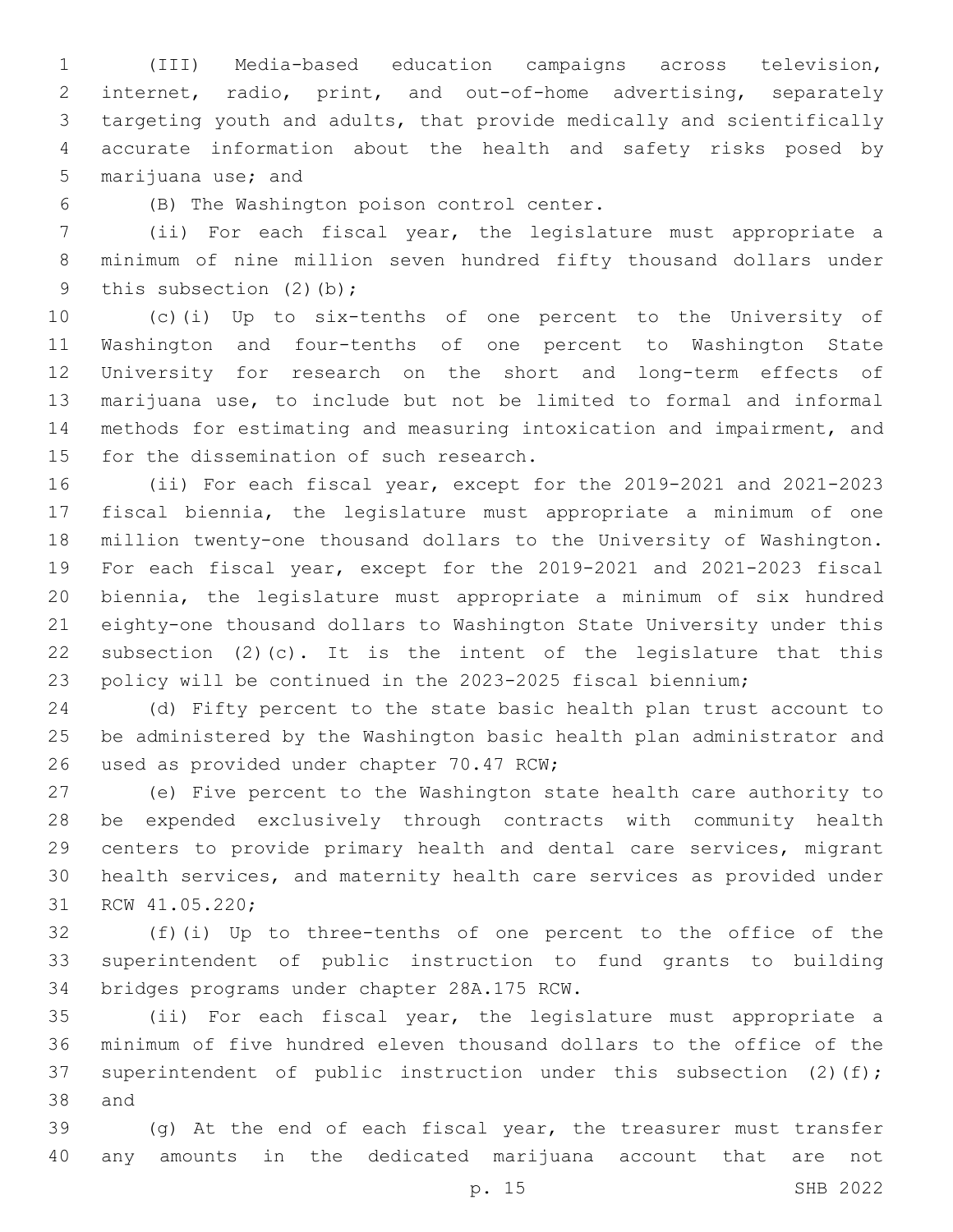appropriated pursuant to subsection (1) of this section and this subsection (2) into the general fund, except as provided in (g)(i) of 3 this subsection (2).

 (i) Beginning in fiscal year 2018, if marijuana excise tax collections deposited into the general fund in the prior fiscal year exceed twenty-five million dollars, then each fiscal year the legislature must appropriate an amount equal to thirty percent of all marijuana excise taxes deposited into the general fund the prior fiscal year to the treasurer for distribution to counties, cities, 10 and towns as follows:

 (A) Thirty percent must be distributed to counties, cities, and towns where licensed marijuana retailers are physically located. Each jurisdiction must receive a share of the revenue distribution under this subsection (2)(g)(i)(A) based on the proportional share of the total revenues generated in the individual jurisdiction from the taxes collected under RCW 69.50.535, from licensed marijuana retailers physically located in each jurisdiction. For purposes of this subsection (2)(g)(i)(A), one hundred percent of the proportional amount attributed to a retailer physically located in a city or town 20 must be distributed to the city or town.

 (B) Seventy percent must be distributed to counties, cities, and towns ratably on a per capita basis. Counties must receive sixty percent of the distribution, which must be disbursed based on each county's total proportional population. Funds may only be distributed to jurisdictions that do not prohibit the siting of any state licensed marijuana producer, processor, or retailer.

 (ii) Distribution amounts allocated to each county, city, and town must be distributed in four installments by the last day of each 29 fiscal quarter.

 (iii) By September 15th of each year, the board must provide the 31 state treasurer the annual distribution amount, if any, for each 32 county and city as determined in  $(q)$  (i) of this subsection  $(2)$ .

 (iv) The total share of marijuana excise tax revenues distributed to counties and cities in (g)(i) of this subsection (2) may not exceed fifteen million dollars in fiscal years 2018, 2019, 2020, and 2021, and twenty million dollars per fiscal year thereafter.

 **Sec. 6.** RCW 43.330.540 and 2021 c 169 s 1 are each amended to 38 read as follows: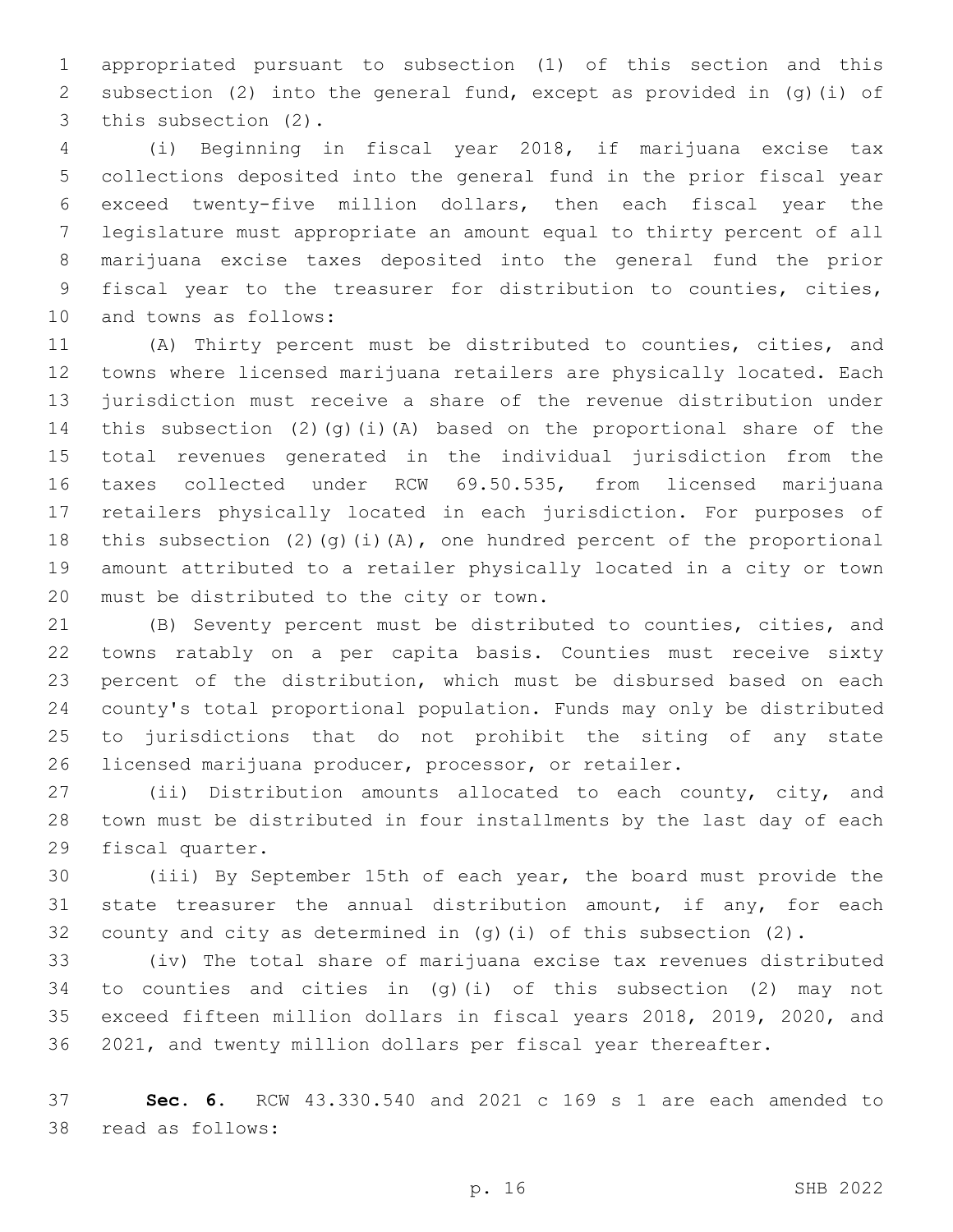1 (1) The cannabis social equity ((technical assistance)) grant, 2 low-interest loan, and technical assistance program is established 3 and is to be administered by the department.

4 (2)(a) The ((cannabis social equity technical assistance grant)) 5 program ((must)) may award grants to:

6 (i) ((Cannabis license applicants who are social equity 7 applicants submitting social equity plans under RCW 69.50.335; and

8  $(iii)$ ) Cannabis licensees holding a license issued after June 30, 9 2020, and before July 25, 2021, who meet the social equity applicant 10 criteria under RCW 69.50.335; and

11 (ii) Cannabis producers, processors, and retailers licensed under 12 the cannabis social equity program in RCW 69.50.335.

13 (b) Eligible activities for grants under this subsection (2) 14 include, but are not limited to:

15 (i) Fees associated with a loan;

16 (ii) Costs associated with complying with a state or local 17 licensing requirement; and

18 (iii) Capital and equipment costs.

19 (c) Grant recipients under this subsection (2) must demonstrate 20 completion of their project within 12 months of receiving a grant, 21 unless a grant recipient requests, and the department approves, 22 additional time to complete the project.

23 (d) Subject to available funding, the department may issue grant 24 awards of up to \$100,000 per eligible applicant.

25 (e) Eligible applicants may apply for one grant annually, not to 26 exceed a total of three grant awards.

27 (3) ((The department must award grants primarily based on the 28 strength of the social equity plans submitted by cannabis license 29 applicants and cannabis licensees holding a license issued after June 30 30, 2020, and before July 25, 2021, but may also consider additional 31 criteria if deemed necessary or appropriate by the department.)) 32 Technical assistance activities eligible for funding include, but are 33 not limited to:

34 (a) Assistance navigating the cannabis licensure process;

35 (b) Cannabis-business specific education and business plan 36 development;

37 (c) Regulatory compliance training;

38 (d) Financial management training and assistance in seeking 39 financing; and

40 (e) ((Strengthening a social equity plan; and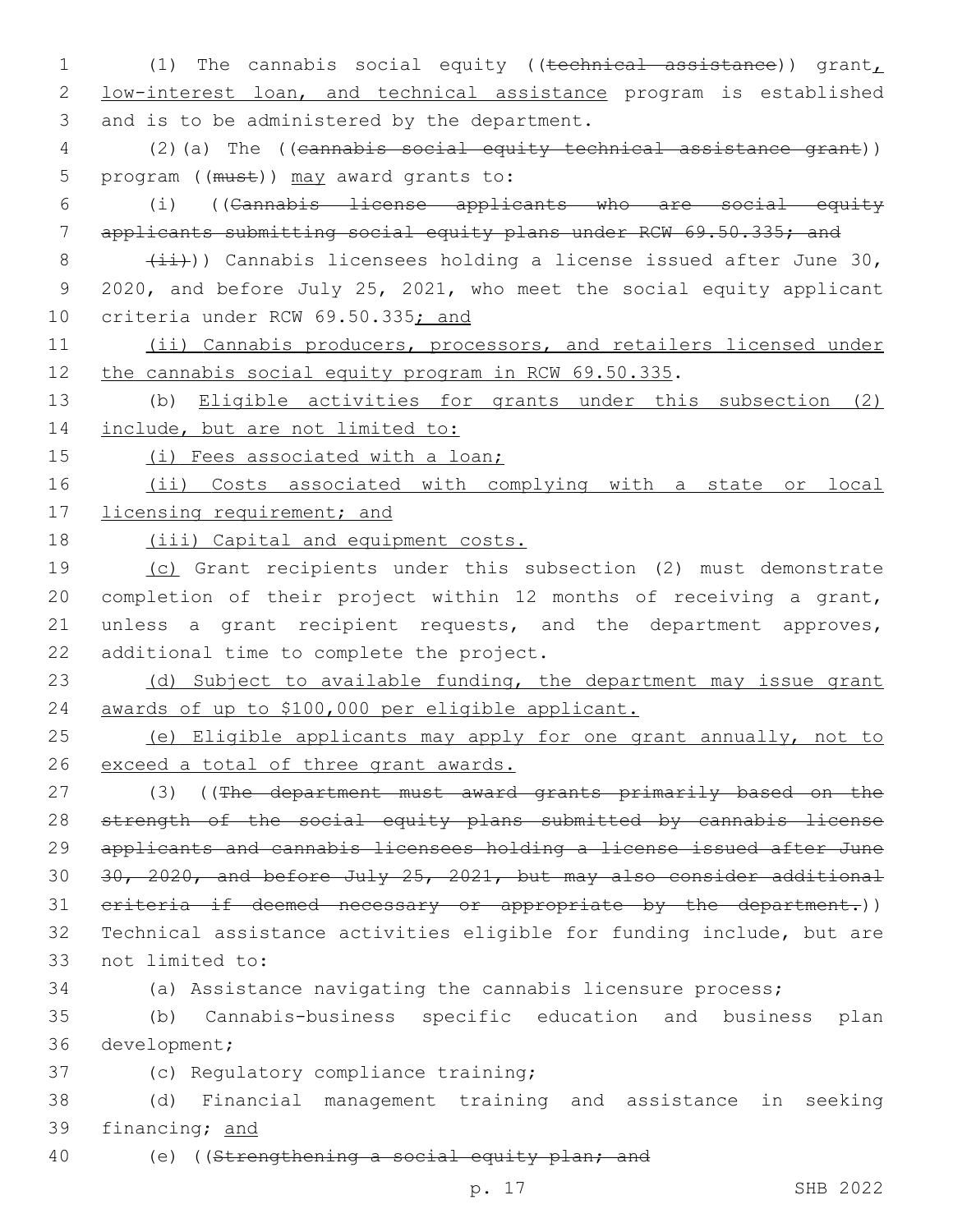1  $(f)$ ) Connecting social equity applicants with established 2 industry members and tribal cannabis enterprises and programs for 3 mentoring and other forms of support.

 (4) The department may contract to establish a roster of mentors who are available to support and advise social equity applicants and current licensees who meet the social equity applicant criteria under RCW 69.50.335. Contractors under this section must:

 (a) Have knowledge and experience demonstrating their ability to effectively advise eligible applicants and licensees in navigating the state's licensing and regulatory framework or on producing and 11 processing cannabis;

12 (b) Be a business that is at least 51((<del>% [percent]</del>)) percent 13 minority or woman-owned; ((and))

14 (c) Meet department reporting and invoicing requirements ( $(-$ 

15  $(5)$ ); and

16 (d) Be approved through the office of equity.

17 (5)(a) The department may work with participating lenders to make 18 low-interest loans available for licensees who are issued a license 19 under the cannabis social equity program.

20 (b) The department may reserve a portion of funds allocated under 21 RCW 69.50.540 or received under this section to support loan loss 22 reserves, collateral supports, or other efforts to reduce 23 underwriting risk for participating lenders.

24 (c) Eligible business-related expenses for applicants under this 25 subsection (5) include:

26 (i) Capital and equipment costs;

27 (ii) Commercial property including, but not limited to, purchases 28 and improvements; and

29 (iii) Operating lines of credit and other costs associated with 30 industry accepted lending practices.

31 (6) Funding for the cannabis social equity ((technical 32 assistance)) grant, low-interest loan, and technical assistance 33 program must be provided through the dedicated marijuana account 34 under RCW 69.50.540. Additionally, the department may solicit, 35 receive, and expend private contributions to support the ((grant)) 36 program.

 $37$  (( $(46)$ )) (7) The department may adopt rules to implement this 38 section.

39  $((+7+))$   $(8)$  For the purposes of this section, "cannabis" has the 40 meaning provided for "marijuana" under RCW 69.50.101.